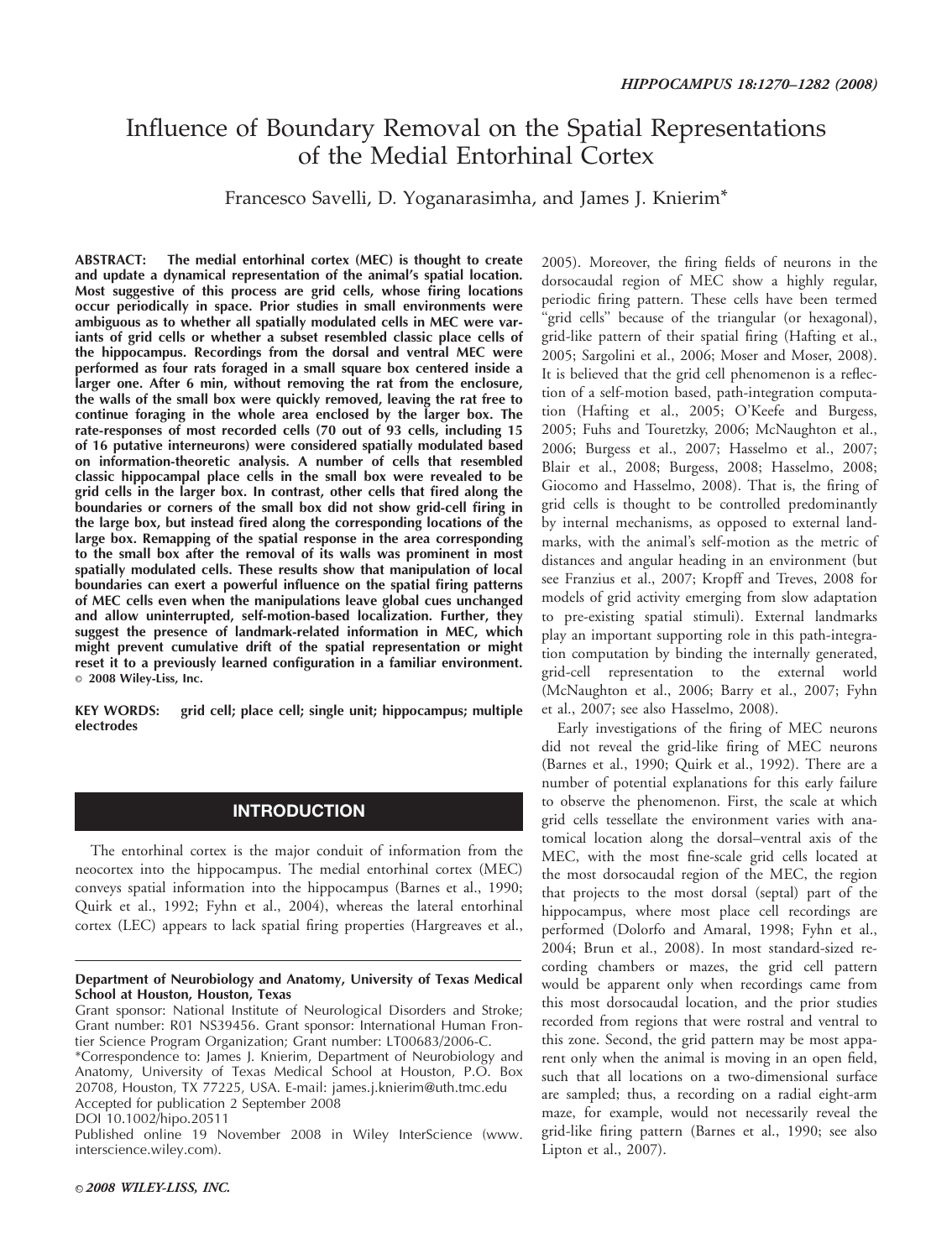Hargreaves et al. (2005) recorded from MEC cells located in regions that projected to the dorsal hippocampus, but not as extremely dorsocaudal as the region where the highest-resolution grid cells are found. Subsequently, because the size of the recording environment (67 cm  $\times$  67 cm, 51 cm high) was relatively small, the spatial firing of the MEC neurons in that study did not show obvious grid-cell patterns. Rather, the firing fields of many spatially selective cells of Hargreaves et al. (2005) looked very similar to hippocampal place fields, with primarily single firing fields or with 2–3 fields spaced apart in the recording box. There are two possible interpretations of this result. One interpretation is that these cells were grid cells that fired at an intermediate grid resolution, such that only 1– 3 vertices of the grid were contained in the square chamber. Another interpretation is that classic place cells or other spatially modulated cell types may be intermixed with grid cells, at least in this region of the MEC.

To address these two possible interpretations, we recorded cells from regions along the dorsal–ventral axis of MEC in both small- and large-box environments. Rats initially foraged for food reward in a small box with removable walls. Under these conditions, discrete place fields similar to those of Hargreaves et al. (2005; Quirk et al., 1992) were recorded, as well as multiple-peaked firing in the more dorsocaudal regions. After 6–7 min of foraging in the small box, the walls were removed in the presence of the rat, revealing a much larger box. If the single-peaked firing fields in the small box were really grid cells, then the grid-pattern should become evident in the larger box as more grid vertices appear when the rat explores the larger box. Alternatively, if the single-peaked fields were really classic place fields (such as are found in the hippocampus proper), then the cells should show similar firing in the larger box. The results showed that both types of responses were observed: some cells revealed themselves to be grid cells in the larger box, whereas other cells showed single-peaked firing in both boxes. The latter group was dominated by cells that fired along a wall or corners in both boxes, properties that might play a role in binding the path-integration-based gridcell representation to the boundaries of a given environment (Barry et al., 2007), or in resetting the path integration process to prevent errors in self-motion information from accumulating over time (Burgess et al., 2007). The strong influence of the boundaries was also reflected in changes to the spatial firing of the cells in the small box and the large box, as removal of the walls caused location changes and/or rate changes in the large majority of cells.

## MATERIALS AND METHODS

#### Subjects and Surgery

Four male Long-Evans rats, aged 5–6 months and weighing 540–760 g at time of surgery, were housed individually on a 12:12 h reversed light–dark cycle, and recordings were performed during the dark portion of the light–dark cycle. During behavioral training and recordings, rats were maintained at 80– 90% of their free-feeding weights. Animal care, surgical procedures, and euthanasia were performed in accordance with the National Institutes of Health (NIH) and the University of Texas Health Science Center at Houston Institutional Animal Care and Use Committee (IACUC) guidelines.

Under surgical anesthesia, a custom-built recording drive (hyperdrive), allowing the independent manipulation of 20 recording probes (18 tetrodes with two reference electrodes for differential recording), was implanted over the right hemisphere. The recording probes, arranged inside a 1.8-mm inner diameter stainless steel cannula, were implanted such that they made vertical penetrations through the brain. The most posterior tetrode in the hyperdrive was positioned 4.8–5.0 mm lateral to the midline and 600–800 µm anterior to the transverse sinus. The tetrode array afforded access to neurons along the dorsocaudal to ventral axis of the MEC. Immediately after the surgery, the rats were given ketoprofen (5 mg/kg) subcutaneously for analgesia, and they received daily doses of tetracycline (30 mg/day) and baytril (0.15 cm<sup>3</sup>/day) mixed with their food until the completion of the experimental procedures.

## **Training**

After 5–6 days of surgical recovery, the rats were trained to forage in a large box for food reward (chocolate sprinkles). The large box (135L  $\times$  135W  $\times$  30H cm) was placed on the floor on brown wrapping paper next to the recording system and computer in a dimly lit room (Fig. 1). The room had white colored walls and ceiling, with shelves on one wall and doors and other salient cues on the other three walls.

For training in the large box, the rat was placed on a pedestal next to the box, connected with recording cables, transferred into the box, and allowed to forage freely, searching for food reward. The chocolate sprinkles were thrown into different locations of the box for complete coverage of the box arena. Each rat had 30 min of training daily, over a period of 10– 14 days, before the start of recording sessions. The tetrodes were advanced to the MEC area during this period and were also lowered after each day of recording to sample different cells on subsequent days.

#### Experimental Protocol

After training, a foraging session was recorded daily for several days. The recording stability was assessed with baseline data collected from the rat during sleep or awake immobility for 20–30 min before and after the foraging sessions. After the first baseline session, the rat was placed in a small box (58L  $\times$  $58W \times 30H$  cm) located in the center of the large box used for training (as described earlier), on the floor next to the recording system and computer. The perimeter of the small box was composed of two L-shaped halves that allowed its removal without removing the rat or otherwise interrupting the session. The rat was allowed to forage for 6 min in the small box, and then the walls of the small box were quickly removed in the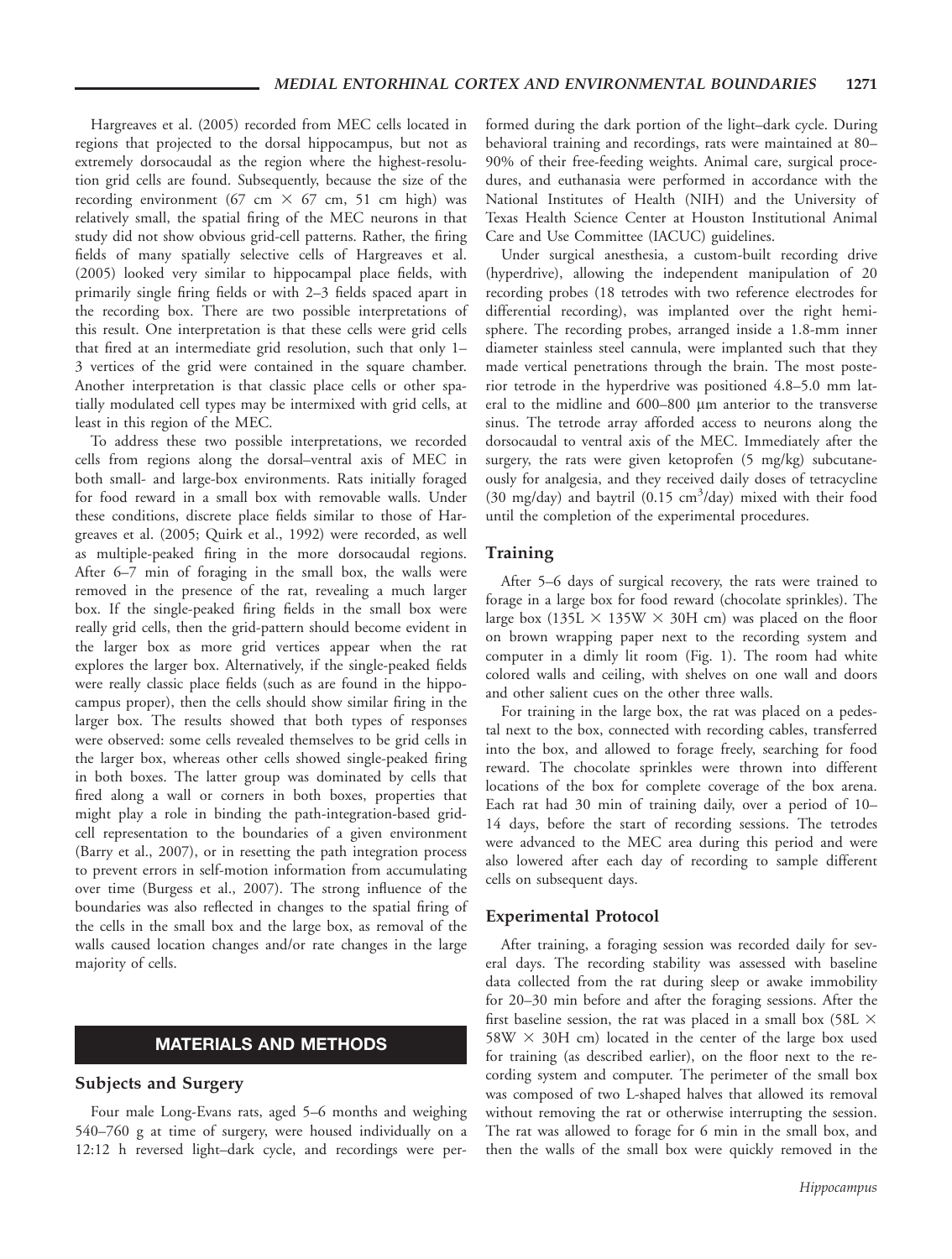

FIGURE 1. Recording apparatus. The foraging session was initiated in the small box centered inside the large box. The small box was composed of two L-shaped walls, which allowed its rapid removal after the rat explored the small box for ∼6 min (PRE epoch). The rat was then free to continue foraging in the large box for the remainder of the session (POST epoch, ∼34 min).

presence of the rat. The removal operation took  $\sim$ 10–20 s. The rat was then allowed to forage in the large box for the next 34 min. The amount of foraging time in each box was approximately proportional to the surface area of each box. Upon completion of foraging, the rat was placed onto the pedestal and a second baseline session was recorded while the rat slept or sat quietly on a pedestal.

#### Recording Electronics

After postsurgical recovery, the tetrodes were slowly advanced to the entorhinal cortex over the course of several days, while the rat sat quietly on a pedestal next to the recording electronics. Recording locations in MEC were estimated by monitoring changes in EEG patterns and changes in the neural activity levels as the tetrodes advanced through cortex and white matter. The appearance of theta rhythm in the EEG and/or grid-cell firing properties in test recordings in the large box on any of the tetrodes signaled that those tetrodes were likely to be in MEC. One or more tetrodes (typically one of the reference electrodes) were advanced to find the depth of the Layer I– Layer II border, which was identified by a reversal in the phase of the theta rhythm (Alonso and Garcia-Austt, 1987). Other tetrodes were adjusted relative to these ''guide'' tetrodes based on their relative locations in the bundle, their depths from the brain surface, and comparisons with brain atlas images (Paxinos and Watson, 1998). The experiments commenced when a majority of tetrodes were estimated to be in the superficial layers of MEC. Final determination of recording sites was performed postmortem using standard histological analyses (see later).

Recordings were performed with the Cheetah Data Acquisition System (Neuralynx, Bozeman, MT). Neural signals were amplified between 2,000 and 10,000 times, filtered between 600 Hz and 6 kHz, digitized at 32 kHz, and stored on a PC computer. The headstage, which was connected to an electrode interface board on the hyperdrive, contained a circular array of LEDs (5 red LEDs in front and 5 blue LEDS in back) and a boom arm that extended two green LEDs 15 cm behind the headstage. The output of the video camera mounted on the ceiling was captured by a video frame grabber (DT3120, Data Translation, Marlboro, MA) at 30 Hz. The position of the rat at each frame was defined as the center of mass (COM) of all blue and red pixels, and the head direction was defined as the angle between the COM of the blue and red pixels and the COM of the green pixels.

## Spike Sorting and Analysis

Neural data acquired during baseline and foraging sessions were subjected to offline analysis. Single units were isolated primarily based on the relative amplitudes of signals recorded simultaneously at four slightly different locations on the tetrode. Additional waveform characteristics, such as spike width, were also considered. Scatter plots of the waveform parameters from one of the channels versus another were created and, with the use of a custom interactive program running on a PC workstation, boundaries were drawn around clusters of points formed by the individual units on the scatter plots. Based on the size of the waveforms relative to background and on the closeness and degree of potential overlap between neighboring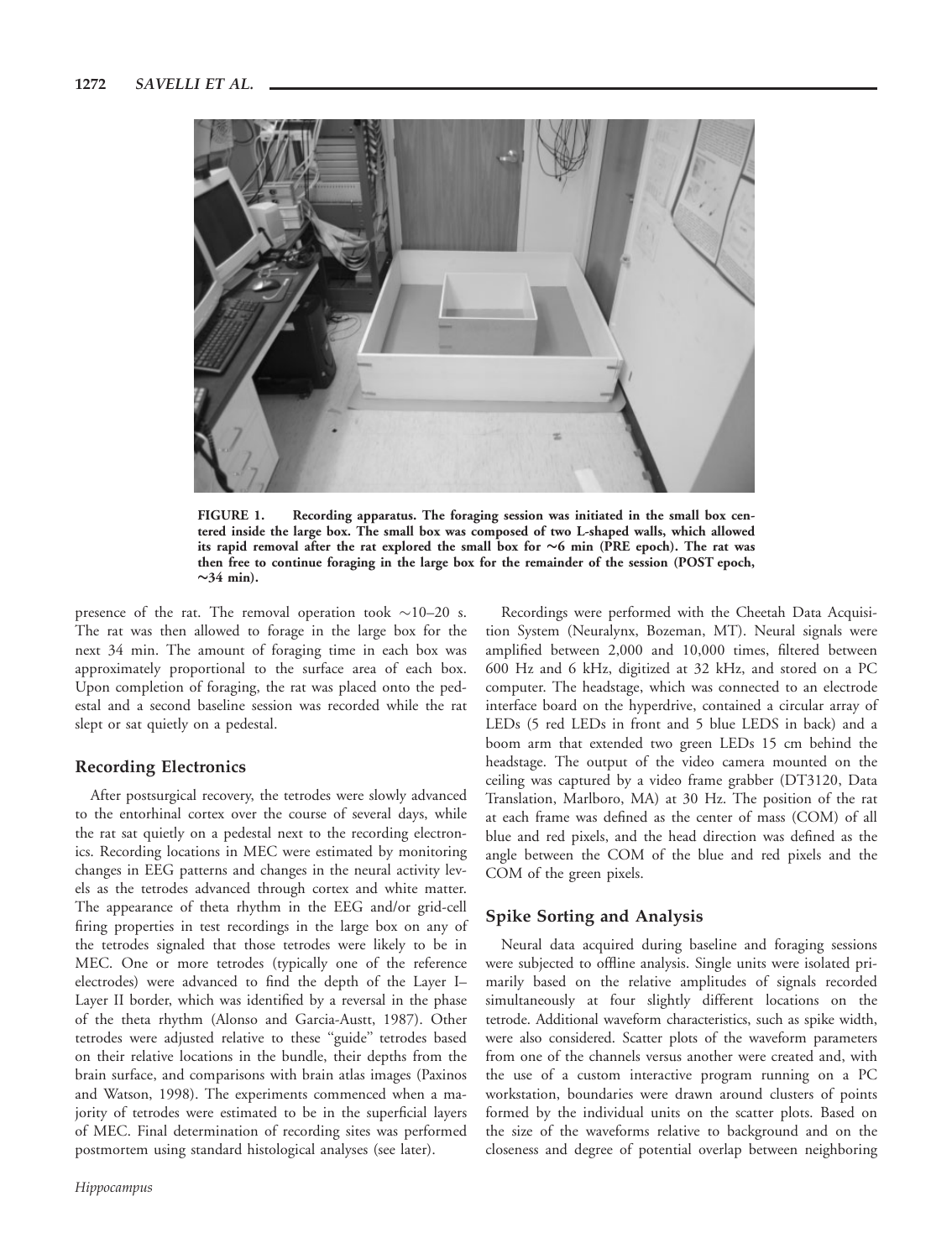clusters, the isolation quality of a cell was rated on a subjective scale of 1 (very well-isolated) to 4 (marginally isolated), independent of the spatial firing characteristics of the cell. All cells rated 4 (marginally isolated) were excluded from the analysis.

Spike width was employed to help discriminate between putative interneurons and principal cells, along with the mean firing rate (mfr). The spike width was measured as the time interval between the peak of the spike event and the first valley following it.

#### Spatial Information Analysis

To determine which cells had a spatial response that was consistent over time, we calculated the mutual information (Shannon and Weaver, 1949; Cover and Thomas, 2006) between the position  $x$  occupied by the rat and the cell's firing rate response  $r$ . This spatial information  $(SI)$  score can be seen as a measure of the statistical dependence of  $x$  and  $r$ , or as a measure of how better the value of one variable can be predicted if the other is known. For this analysis, the area enclosed in the large box was segmented into 10 cm  $\times$  10 cm bins. For the large-box session following the small-box wall removal, every visit of the rat to a bin was divided into 100 ms time intervals, and the spikes fired by the cell in each interval were counted. Visits to a single bin that lasted more than 10 s were discarded to prevent the inclusion of spikes fired during long periods of inactivity. The spike count was used to determine whether the firing rate in the time interval was above (high firing: H) or below (low firing: L) the mfr averaged over the entire session following the removal of the small box. The response variable r is therefore binary  $r = \{H, L\}$ . Representing the rat's position as the variable  $x$  that ranges over the spatial bins  $x_i$ , the marginal probabilities  $P(x_i)$ ,  $P(H)$ , and  $P(L)$ , and the conditional probabilities  $P(H|x_i)$  and  $P(L|x_i)$  were estimated based on the frequency with which the values taken by  $x$  and  $r$ occurred across all the time intervals. The mutual information SI between  $x$  and  $r$  is then given by:

$$
SI = \sum_{i} P(x_i) \left\{ P(H|x_i) \log_2 \left[ \frac{P(H|x_i)}{P(H)} \right] + P(L|x_i) \log_2 \left[ \frac{P(L|x_i)}{P(L)} \right] \right\}
$$

Spatial bins that received fewer than five distinct visits or a total visit time of less than 5 s were considered under-sampled for estimating the related probabilities and were excluded from the calculation of SI (note that each bin would be occupied for more than 11 s if the duration of the postremoval epoch were divided equally among all of them).

The only substantial difference between similar previous analyses (Olypher et al., 2003; Ego-Stengel and Wilson, 2007; Wilent and Nitz, 2007) and our calculation lies in our choice

to characterize the cell's rate response with a binary code above or below the cell's mfr—as opposed to discretizing the response from 0 Hz to its maximum value by a variable number of fixed-size rate bins. This choice was dictated by the poorer spatial sampling produced by open-field rat exploration when compared with the linear tracks used in the previous studies (Ego-Stengel and Wilson, 2007; Wilent and Nitz, 2007). Limited sampling can cause mutual information to be overestimated (Miller, 1955; Treves and Panzeri, 1995; Panzeri et al., 2007). For example, even when the mutual information between two variables is 0 (because they are statistically independent), any less-than-ideal estimation of the statistical distributions involved in its computation will produce a spurious amount of mutual information, because information is positive by definition and so must be any deviation from the correct 0 value. The size of the probability table representing the conditional distribution in our problem is given by the product of the number of spatial and firing-rate bins. By reducing the binning resolution of either variable, we can reduce the spurious information because more data become available for each entry of the table. To estimate the spurious information, we used 100 random shufflings of the spike counts relative to their associated positions in space—hence breaking any potential statistical dependence between space and firing (Optican et al., 1991). Using the cell's mfr to separate the two response regions permitted a binary code scaled on the individual cell's level of activity that did not commit the significance of the analysis to a baseline firing level assumed a priori for all cells.

#### Rate Map Analysis

Firing rate maps were created by segmenting the box environment into  $3.2 \text{ cm}^2$  bins and, for each bin, dividing the number of spikes fired by the overall amount of time spent by the rat in that bin. Bins that were not visited were excluded from further analysis. Rate maps were smoothed with the adaptive binning algorithm of Skaggs et al. (1996) for visualization purposes, or with a  $5 \times 5$  bin Gaussian kernel of variance 3.2 cm when used for further analysis.

To expose the periodic structure characteristic of the spatial response of a potential grid cell, we computed the spatial autocorrelogram of its rate map (Hafting et al., 2005). Each pixel of the autocorrelogram was the Pearson correlation coefficient between the bins of the rate map and the corresponding bins of the rate map shifted along each axis by a discrete number of bins. These offsets  $\tau_x$  and  $\tau_y$  identified the position of the pixel on the autocorrelogram. Mathematically,

$$
r(\tau_x, \tau_y) = \frac{n \sum \lambda(x, y) \lambda(x - \tau_x, y - \tau_y) - \sum \lambda(x, y) \lambda(x - \tau_x, y - \tau_y)}{\sqrt{n \sum \lambda(x, y)^2 - (\sum \lambda(x, y))^2} \sqrt{n \sum \lambda(x - \tau_x, y - \tau_y)^2 - (\sum \lambda(x - \tau_x, y - \tau_y))^2}}
$$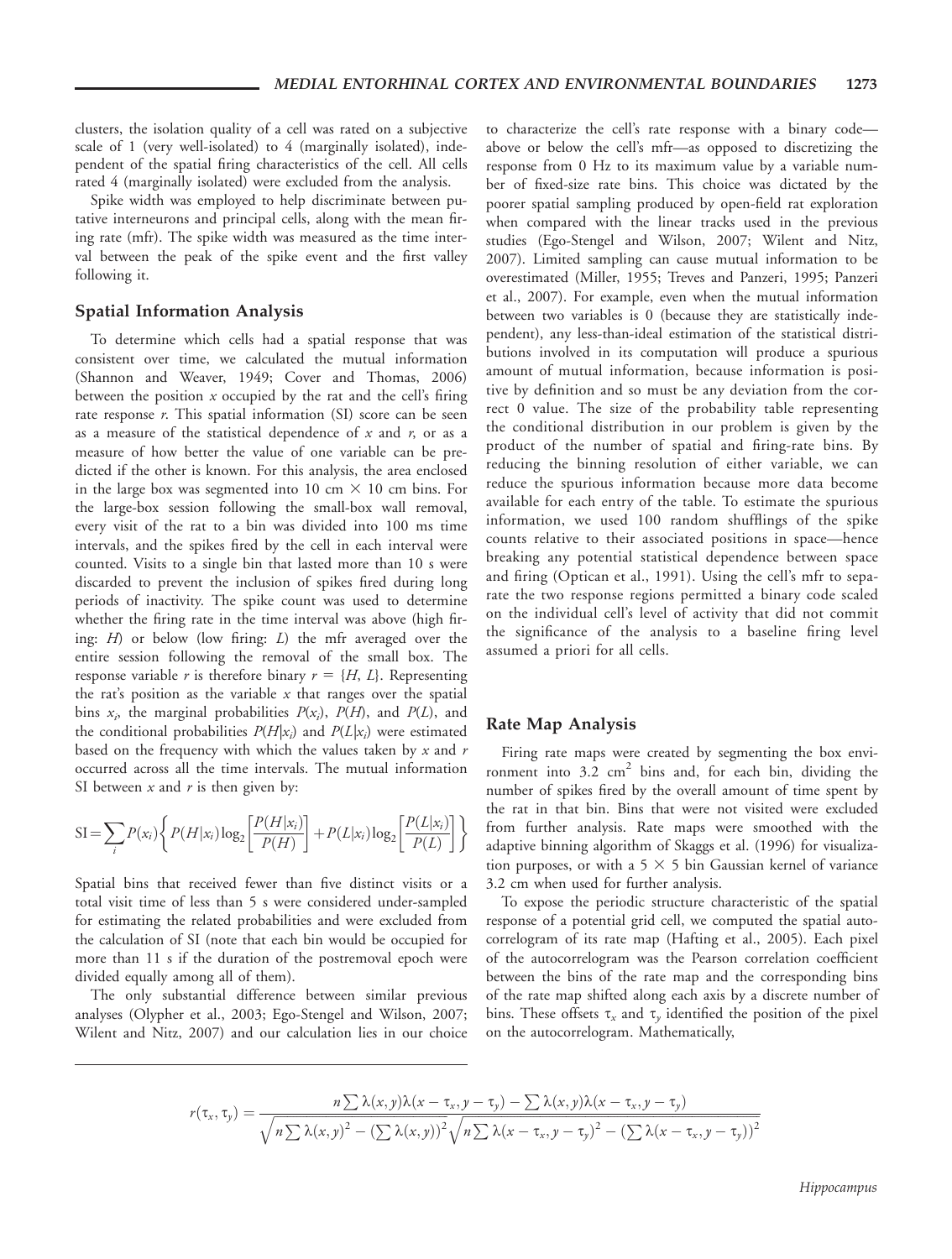

FIGURE 2. Representative tetrode tracks from MEC recordings (rat 191). The dots indicate the recording sites where cells with boundary-related activity were recorded. (A) The three blackfilled circles indicate the progressively ventral recording locations of tetrode 17 on Days 6, 7, and 8 (from the top), where Cells 15,

where  $r(\tau_x, \tau_y)$  is the correlation coefficient in the pixel  $(\tau_x, \tau_y)$ of the autocorrelogram, and  $\lambda(x, y)$  is the firing rate in the bin  $(x, y)$  of the firing rate map. We quantified the "gridness" of the cell's response based on the periodicity of the peaks appearing in the autocorrelogram, according to methods devised by Sargolini et al. (2006). The peaks were defined as sets of at least 20 contiguous bins with correlation coefficient  $\geq 0.1$  and were ordered according to the distance of their COM from the center of the autocorrelogram. The annulus between an inner circle around the central peak and an outer circle passing around the six peaks closest to the center (excluding the central peak) was selected. This area was rotated in incremental steps, and the Pearson correlation coefficient was computed between the rotated and nonrotated area. The gridness score was given by the difference between the lowest correlation at  $60^{\circ}$  and 120 $^{\circ}$  and the highest correlation at 30 $^{\circ}$ , 90 $^{\circ}$ , and 150 $^{\circ}$ .

To measure the degree to which the spatial pattern of firing scaled from the small to the large box, we computed the Pearson correlation coefficient between the firing rate map resulting from the small box exploration and a scaled version of the rate map representing the subsequent large box exploration. The latter map was computed after scaling down the coordinates of the rat's tracked positions so that the two maps had an identical distribution of spatial bins that allowed for the computation of the correlation coefficient.

#### Histology

Upon completion of the experiments, marker lesions were made on a subset of the tetrode tips by passing  $10 \mu A$  current

16, 18, 19, 25, and 26 (see Fig. 4) were recorded. (B) Position of tetrode 18 on Day 5, where Cell 17 was recorded. (C) Position of tetrode 3 on Day 3, where Cell 24 was recorded. (D) Position of tetrode 1 on Day 3, where Cell 23 was recorded. Scale bar  $=$ 1 mm.

for 10 s. One day later, the rats were perfused transcardially with 4% formalin, after which the brain was extracted and kept in 30% sucrose formalin solution until the brain sank in the solution. Sagittal sections of 40 µm thickness were cut on a microtome, mounted, and stained with 0.1% cresyl violet. Digital photomicrographs were taken for all serial sections, and the electrode tracks were then compared with the configuration of the tetrode bundles and marker lesions, to identify which track corresponded to which tetrode. After the electrode tracks were identified, a depth reconstruction of the tetrode track was carried out for each recording session, to identify the specific layers of the MEC region where the cells were recorded.

## **RESULTS**

We recorded from superficial and deep layers of the MEC area in four rats, over a total of 36 days (rat 159: 11 days; rat 165: 7 days; rat 174: 10 days; rat 191: 8 days). Figure 2 shows representative tetrode tracks in the MEC for one rat. Based on spike-sorting quality (see Materials and Methods section) and behavioral sampling quality, 93 cells met our analysis inclusion criteria (87 superficial layer cells, 6 deep layer cells). Pure head direction cells were also excluded. For each rat, 15–16 tetrodes were localized to MEC (dorsal and ventral), but not every tetrode yielded high-quality units. The 93 accepted cells were recorded from a total of 30 tetrodes in MEC (rat 159: 20 cells from seven tetrodes; rat 165: 17 cells from six tetrodes; rat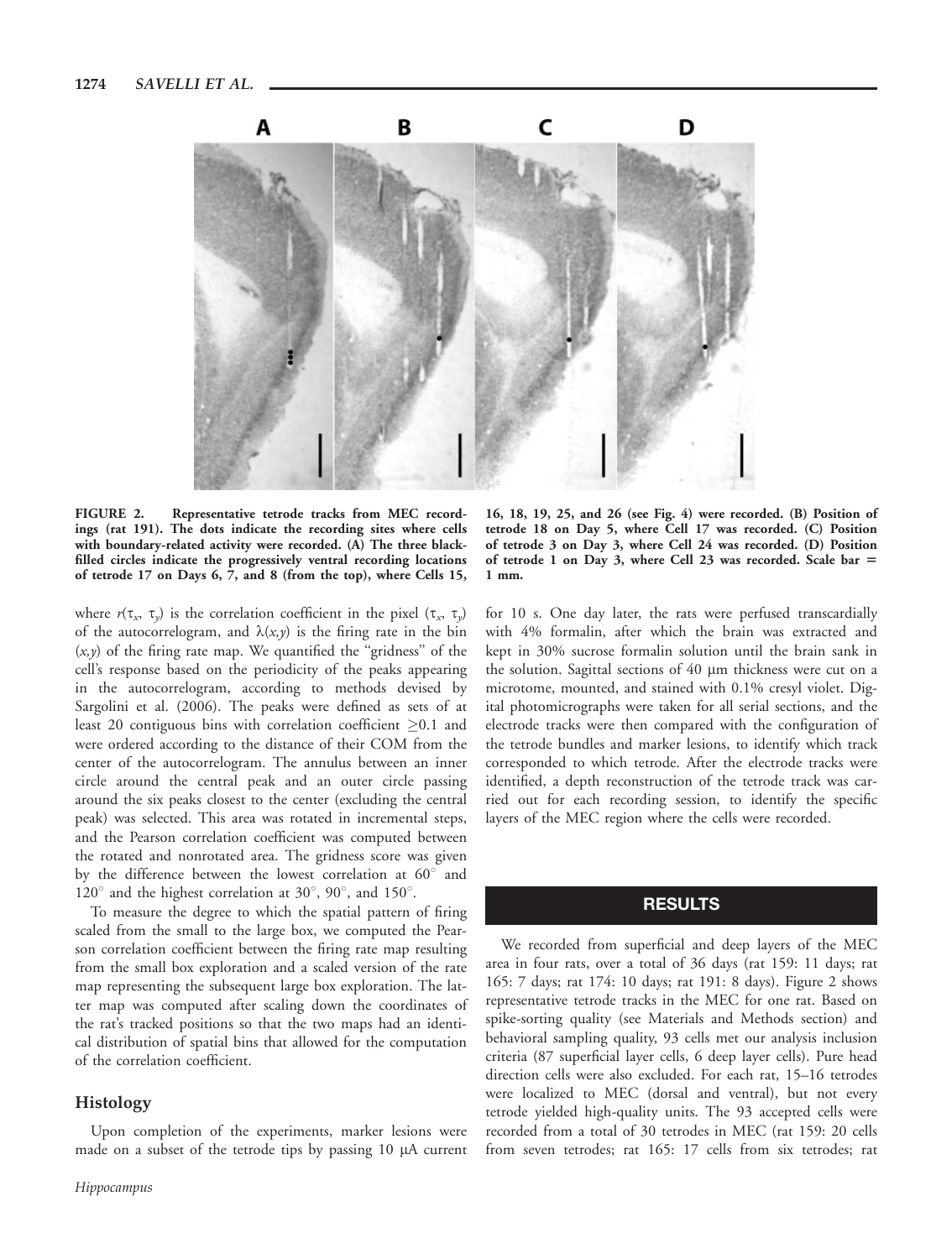174: 19 cells from seven tetrodes; rat 191: 37 cells from ten tetrodes). We did not attempt to track units across days, but since recording tetrodes were lowered daily to increasingly ventral positions, it is unlikely that the same cell was included on multiple days.

#### Extent of Spatial Response in MEC

To address whether the spatial response of MEC cells varied after removing the small box walls, we first needed to determine which cells had firing that correlated with space. A natural solution to this problem is to measure the spatial information—in the sense of Shannon's Information Theory (Shannon and Weaver, 1949; Cover and Thomas, 2006), conveyed by the spiking rate of the cell. The most common analysis of this type is an information score (Skaggs et al., 1993, 1996) that measures the rate of spatial information per spike fired by the cell. However, this measure is insensitive to the consistency of the spatial response over time, and it is optimized for cells that concentrate their activity in a limited region of the recording area, like place cells of the hippocampus proper. We therefore opted for the direct calculation of the mutual information between the location of the rat and the cell's firing rate (SI, see Materials and Methods section), similar to previous analyses that detected temporally consistent spatial modulation in excitatory as well as inhibitory cells of the hippocampus proper, regardless of the spatial extent and intensity of their firing (Ego-Stengel and Wilson, 2007; Wilent and Nitz, 2007).

Figure 3A shows the SI and mfr values of the 93 cells in the large box after removing the small box walls. Solid circles represent the 70 cells that had SI at least three times greater than the maximum SI value found after shuffling the position data relative to the spike data. Empty circles denote the cells that did not pass this test, and thus they were excluded from further analysis. This test was primarily concerned with retaining only those cells whose firing rate conveyed substantially more spatial information than expected from limited-sampling estimation errors. Although the test's threshold was individually calculated for each cell, nearly all solid circles in Figure 3A are above SI  $=$   $\sim$ 0.025 bits, whereas nearly all empty circles are below this level. Therefore, the spurious information due to limited sampling was of similar magnitude  $(\sim 0.008$  bits) across all cells and sessions.

Figure 3A shows that 15 of 16 cells with mfr  $> 10$  Hz passed the spatial modulation test. These cells formed a separate cluster from the rest of the cells when their mfr was plotted against their spike width (Fig. 3B). Cells with mfr > 10 Hz were therefore considered putative interneurons, and those with mfr < 10 Hz were considered putative principal excitatory cells (Fox and Ranck, 1981; Frank et al., 2001; Hargreaves et al., 2005). Thus, similar to interneurons of the hippocampus proper, putative MEC interneurons showed a significant degree of spatial tuning in their firing properties (McNaughton et al., 1983; Kubie et al., 1990; Frank et al., 2001; Marshall et al., 2002; Ego-Stengel and Wilson, 2007; Wilent and Nitz, 2007).



FIGURE 3. Spatial modulation of putative principal cells and interneurons. (A) Scatter plot of mean firing rate (mfr) and spatial information (SI) of all 93 cells. Both measures refers to the epoch of the session that occurred in the entire large box after the removal of the small-box walls. Filled circles denote cells  $(n = 70)$  that had a SI greater than three times the maximum SI computed with 100 random shufflings of the cell's spike train and the rat's location (see Materials and Methods section). Open circles denote the cells that did not pass this test and were excluded from the remapping analysis  $(n = 23)$ . Note that the two populations are above and below  $\sim$ 0.025 bits, respectively, even though the spurious information was estimated individually for each cell. (B) Scatter plot of the mfr and spike width of the 70 cells that are represented by filled circles in A. Two distinct clusters represent putative principal cells (mfr < 10 Hz) and putative interneurons (mfr > 10 Hz).

#### Grid Cells and Boundary-Related Cells in MEC

The range of SI values in Figure 3A is representative of the varying degree of spatial tuning in putative principal cells, as evaluated qualitatively by visual inspection of their firing-rate maps. Figure 4 illustrates all the putative principal cells (mfr  $\lt$ 10 Hz) with  $SI > 0.05$  bits (31 cells). Most of them displayed a degree of spatial selectivity that is comparable with typical place cells or grid cells. For each cell, the small figure at the upper left shows the firing rate map in the small box, and the large figure at right shows the firing rate map in the large box. The small figure at the lower left shows the portion of the large-box rate map that corresponds to the area of the small box.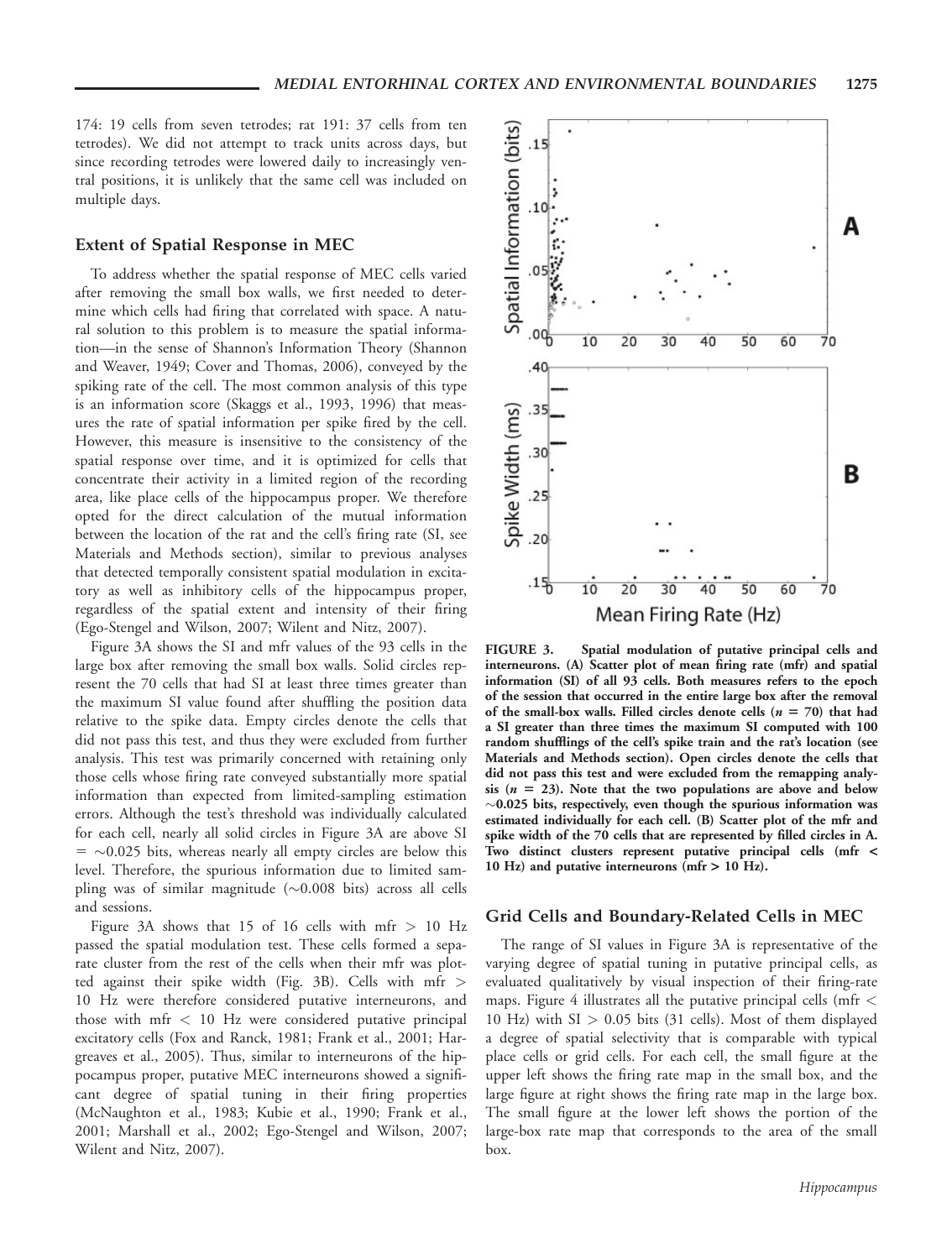

FIGURE 4. Firing rate maps of all putative principal cells (mfr < 10 Hz) with  $\overline{SI} > 0.05$  bits (see Fig. 3). For each cell, the small map at upper left represents the small box session before the walls were removed (PRE epoch). The large map represents the large-box session after the small-box walls were removed (POST epoch). The small map at the lower left is derived from the large map by including only the pixels covered during the PRE epoch. The same grayscale is shared by all three rate maps of each cell:

white denotes unvisited bins, darker shades of gray represent higher firing rates, and black is the highest of the PRE and POST peak rates (top left and right numbers, respectively). Recording information is at the bottom as follows: rat (r), day (d), tetrode (t), unit (c), and MEC layer (L II/III means a precise determination was not possible and L D denotes deep layers). Note that most of the cells shifted their fields in the small-box area after the removal of its delimiting walls.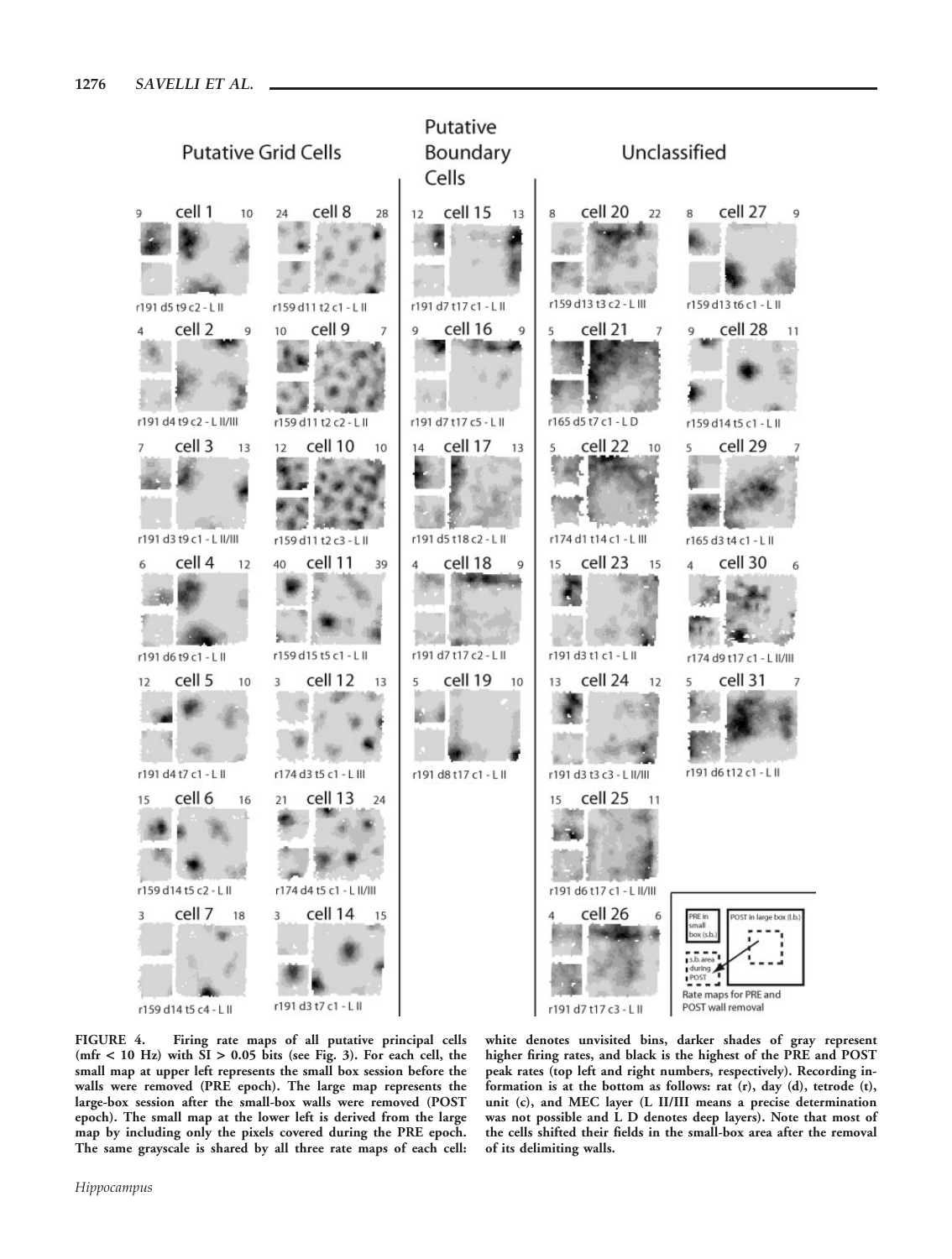TABLE 1.

| Cell ID           | Distance<br>from dorsal<br>MEC border (µm) | Gridness<br>score | Small-box<br>area correlation<br>coefficient | Box-rescaling<br>correlation<br>coefficient |
|-------------------|--------------------------------------------|-------------------|----------------------------------------------|---------------------------------------------|
| Cell 1            | 1,650                                      | 1.15              | $-0.21$                                      | 0.00                                        |
| Cell <sub>2</sub> | 1,570                                      | 0.90              | $-0.14$                                      | $-0.31$                                     |
| Cell <sub>3</sub> | 1,480                                      | 0.89              | 0.03                                         | $-0.24$                                     |
| Cell 4            | 1,730                                      | 0.54              | $-0.17$                                      | $-0.07$                                     |
| Cell <sub>5</sub> | 1,150                                      | 0.51              | $-0.29$                                      | $-0.17$                                     |
| Cell 6            | 840                                        | 0.43              | $-0.30$                                      | 0.01                                        |
| Cell 7            | 840                                        | 0.36              | 0.35                                         | 0.17                                        |
| Cell 8            | 310                                        | $-0.19$           | 0.08                                         | 0.05                                        |
| Cell 9            | 310                                        | 0.10              | 0.34                                         | 0.13                                        |
| Cell 10           | 310                                        | $-0.20$           | 0.23                                         | 0.00                                        |
| Cell 11           | 920                                        | 0.04              | $-0.35$                                      | $-0.21$                                     |
| Cell 12           | 380                                        | 0.05              | 0.82                                         | 0.00                                        |
| Cell 13           | 480                                        | $-0.09$           | $-0.28$                                      | $-0.28$                                     |
| Cell 14           | 1,070                                      | 0.29              | $-0.29$                                      | 0.28                                        |
| Cell 15           | 910                                        | 0.08              | $-0.06$                                      | 0.70                                        |
| Cell 16           | 910                                        | $-0.13$           | $-0.22$                                      | 0.69                                        |
| Cell 17           | 250                                        | $-0.15$           | 0.02                                         | 0.58                                        |
| Cell 18           | 910                                        | $-0.07$           | $-0.51$                                      | 0.46                                        |
| Cell 19           | 990                                        | $-0.35$           | 0.15                                         | 0.72                                        |
| Cell 20           | 920                                        | 0.18              | $-0.52$                                      | $-0.13$                                     |
| Cell 21           | 2,740                                      | $-0.40$           | 0.15                                         | $-0.04$                                     |
| Cell 22           | 2,210                                      | $-0.57$           | 0.38                                         | 0.22                                        |
| Cell 23           | 1,070                                      | $-0.28$           | 0.37                                         | 0.35                                        |
| Cell 24           | 820                                        | $-0.06$           | $-0.11$                                      | 0.04                                        |
| Cell 25           | 820                                        | $-0.21$           | 0.43                                         | 0.29                                        |
| Cell 26           | 910                                        | $-0.24$           | 0.04                                         | 0.08                                        |
| Cell 27           | 1,380                                      | 0.25              | $-0.12$                                      | 0.42                                        |
| Cell 28           | 840                                        | 0.14              | $-0.25$                                      | $-0.17$                                     |
| Cell 29           | 1,460                                      | $-0.21$           | $-0.06$                                      | 0.26                                        |
| Cell 30           | 960                                        | $-0.20$           | $-0.27$                                      | $-0.16$                                     |
| Cell 31           | 2,390                                      | 0.22              | 0.46                                         | 0.29                                        |
| Cell 32           | 1,650                                      | $-0.02$           | $-0.09$                                      | 0.66                                        |
| Cell 33           | 250                                        | $-0.13$           | 0.11                                         | 0.64                                        |
| Cell 34           | 2,830                                      | $-0.15$           | 0.64                                         | 0.52                                        |

Distance from Dorsal MEC Border, Gridness Scores, and Spatial, Correlation Coefficients for Cells in Figures 4 and 5

The first column in Figure 4 (Cells 1–7) contains the cells that had a gridness score (Table 1; Sargolini et al., 2006) in the large box that was  $\geq 0.3$  (which was the cutoff used by Barry et al., 2007). (Only one more cell had a score  $\geq$ 0.3 out of all the remaining spatially informative cells that are not shown in Fig. 4.) The second column (Cells 8–14) contains cells that showed multipeaked firing similar to that of grid cells, but that did not pass the 0.3 gridness score criterion. It is likely that these cells are grid cells whose grid structure was not regular (triangular) enough to pass the stringent grid cell definition of equal-spaced vertices separated by  $60^{\circ}$  (Hafting et al., 2005), possibly a consequence of the experimental manipulation of the environment boundaries (Barry et al., 2007). For example, cell 12 shows a central vertex surrounded by six peripheral vertices in a hexagonal shape, but the spacing between the vertices is unequal. Cells 8–10 show multipeaked firing patterns that look roughly hexagonal, but with enough distortions to cause the gridness score to drop below the 0.3 criterion.

Inspection of the small-box rate maps of these first two columns (upper left diagram for each cell of Fig. 4) reveals that most of these MEC cells had well-defined place fields that were similar to place fields of the hippocampus proper and that resembled the firing fields reported by Hargreaves et al. (2005) (e.g., Cells 1, 5, 6, 11, and 12). A few cells, recorded dorsocaudally in MEC (Table 1), showed multiple fields in both the small box and large box (Cells 8, 9, and 10). These data are consistent with the idea that the single-peaked place field recordings of the Hargreaves et al. (2005) study were in fact recordings from grid cells, in which only 1 (or 2) grid vertices fit within the confines of the small behavioral chamber. To characterize this result further, we estimated how many cells with single place fields in the small box would be likely to show multiple fields in the large box, based on the recording site along the dorsocaudal-ventrorostral axis of the MEC (Hafting et al., 2005; Sargolini et al., 2006; Brun et al., 2008). We measured the distance from the dorsocaudal border of MEC to the recording site along this axis (Table 1) and extracted the expected intervertex spacing of any grid cell recorded from that location by referring to the data in Supplementary Figure S3 of Sargolini et al. (2006). We estimated that any cell recorded  $\leq 1,150$  µm from the dorsocaudal MEC border would have an intervertex spacing  $\leq \sim$ 70 cm, approximately half the size of one side of the large box in the current experiment (135 cm  $\times$  135 cm). Thus, a conservative estimate was that any cell recorded  $\leq 1,150$  µm from the dorsocaudal MEC border would have at least two fields in the large box. By visual inspection of Figure 4, Cells 1, 2, 4–7, 11–13, 15– 18, 27, and 28 had well-formed, single fields in the small box. As predicted, most of these cells had multiple fields in the large box (even those cells recorded  $>1,150$  µm from the dorsocaudal MEC border).

A distinct class of these cells that did not produce the expected multiple fields in the large box are shown in the third column of Figure 4 (''Putative boundary cells''). These cells tended to fire along a wall or at corners of the small box and big box, with no evidence of a grid-like pattern in either environment. For example, Cells 15–18 fired along one wall in the small box, and they fired along the same wall in the large box, with no evidence of multipeaked firing that would be consistent with a grid cell. Another cell (Cell 19) fired strongly in the same two corners in both the small and large boxes. The firing patterns of these cells scaled with the size of the environment but remained unaltered with respect to its geometry. To quantify this phenomenon, we performed a scaling analysis (Muller and Kubie, 1987; Sharp, 1999; Barry et al., 2007) on all 70 spatially informative cells, in which we correlated the small-box rate map with the large-box rate map scaled down to the same size of the small box area. The five cells described earlier (Cells 15–19) were among the eight cells with the highest correlations. Cells 19, 15, 16 were the highest three (correlation coefficients 0.72, 0.70, 0.69), whereas Cells 17 and 18 were 6th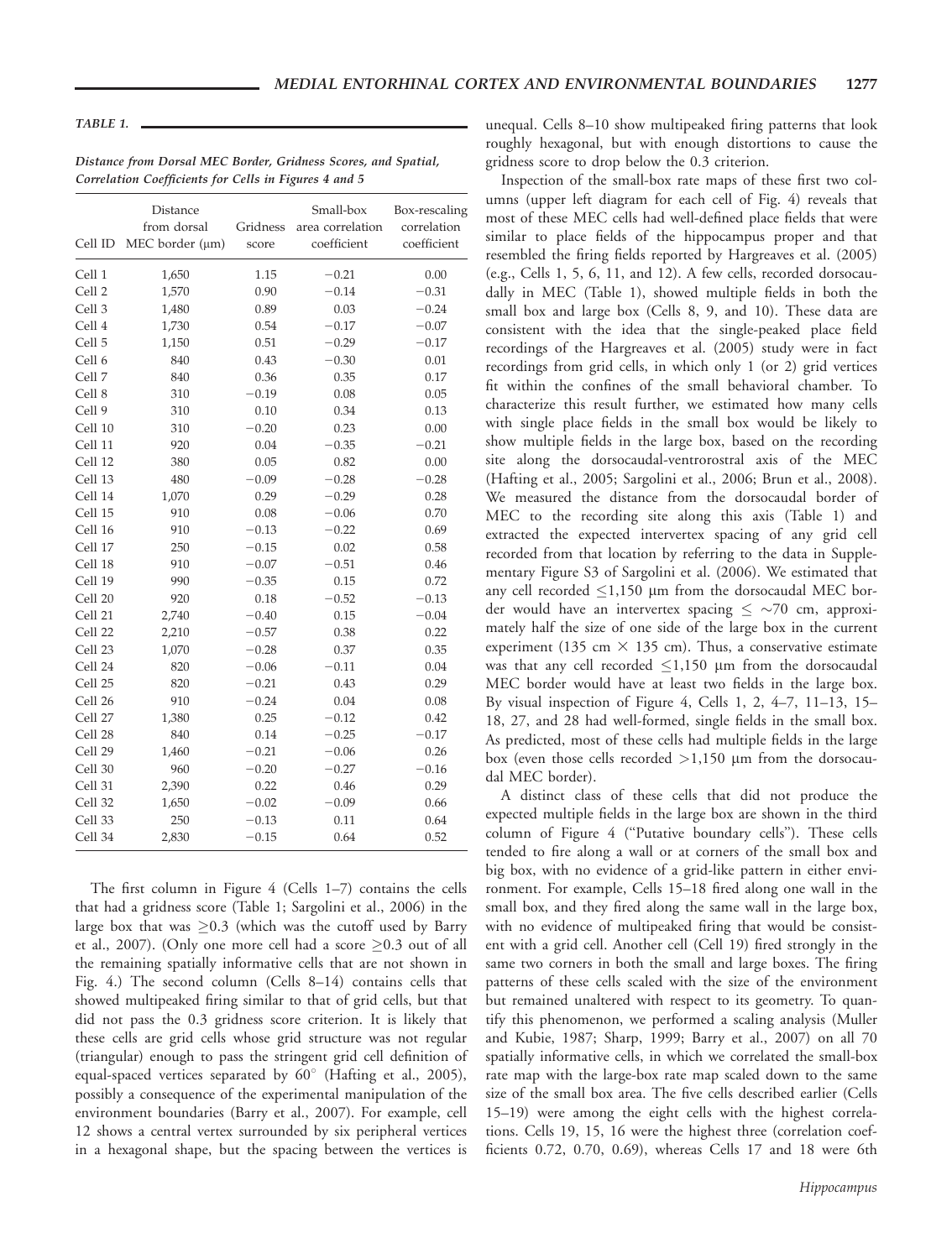

FIGURE 5. Additional examples of putative boundary cells and an ambiguous cell. These cells had spatial information scores in the large box <0.05, so they were not included in Figure 4. However, these cells were among the top 8 in terms of their correlation coefficients between the small box and the rescaled large box. Cells 32 and 33 fired along a wall in both boxes. Cell 34, recorded from a ventral location (Table 1), might have shown a simple grid vertex that either scaled with the environment or just revealed more of the vertex when the small box walls were removed.

and 8th (correlation coefficients 0.58 and 0.46). The remaining three cells are not shown in Figure 4 because they had  $SI <$ 0.05 bits. These cells are shown in Figure 5. The two cells that ranked 4th and 5th in terms of the scaled correlations (correlation coefficients 0.66 and 0.64) fired along a wall of the large box and the corresponding wall in the small box (Fig. 5, Cells 32 and 33). The cell ranked 7th (Fig. 5, Cell 34; correlation coefficient 0.52) had one field near the same corner in both the small and large boxes, but the field in the small box could be predicted by either a genuine rescaling of the field in the large box or by the portion of the large-box field occurring in the small box area. Thus, of the cells with the eight highest correlation coefficients in the scaled rate map analysis, at least seven of them fired either at the walls or the corners in both boxes, and none of them fired unambiguously away from the boundaries.

The prevalence of firing of these cells at the walls and corners suggests that they convey information about the boundaries of an environment. Thus, these cells appear to be a different class of cells than the grid cells, even though they were recorded in MEC, less than 1 mm from the dorsocaudal border of MEC (see Fig. 2). The small number of these boundary cells (7 cells) in our sample precludes detailed analysis, but their common origin from three neighboring tetrodes of a single rat suggests that these cells may not be homogeneously distributed in Layer II. Specifically, these cells were recorded from laterally placed tetrodes of this rat  $(\sim 5.3-5.7$  mm from the midline). Recordings from Layer III with these tetrodes on previous days produced one unit of marginal isolation quality that still showed a grid-like firing pattern, demonstrating that these boundary cells were localized near grid-cell circuits.

The last two columns of Figure 4 (''Unclassified'') show the remaining cells with  $SI \geq 0.05$  bits, for which a determination of their specific behavior could not be made either based on the scaling and gridness analyses or according to qualitative visual inspection of their firing rate maps. For example, some of these cells (e.g., Cells 23, 24, and 29) were ambiguous but showed hints of wall-related activity, while others (e.g., Cells

27 and 28) had one or two fields that could in principle be part of a large-scale grid (Brun et al., 2008).

## Change of Spatial Response After Boundary Removal

The removal of the small box walls was intended to test whether cells that resembled classic place cells in the small box were revealed to be grid cells in the large box. The earlier analysis showed that many of these cells were grid cells, but others had firing fields that were related to the corners or boundaries of the environment. We were subsequently interested in whether the removal of the small box walls caused changes in the spatial firing locations or firing rates of the cells in general. Because the rat was in the small box when the walls were removed, its path integration system would presumably allow the rat to maintain the firing of the MEC cells in the same location in the large box. Alternatively, the influence of the boundaries of the familiar, large box might cause the firing fields to be altered when the small box walls were removed. To address this question, we first categorized the 31 high-SI cells in Figure 4 by visual inspection of their firing fields. We compared the firing rate maps of the small box (upper left rate map for each cell in Fig. 4) with the firing rate map of the same pixels when the rat was foraging in the large box (lower left rate map for each cell in Fig. 4). Most cells ( $n = 24$ ) were classified as changing their firing locations (or losing/gaining a firing field) in the small and large box sessions (similar to hippocampal global remapping). For example, Cells 8 and 10 (putative grid cells) shifted the locations of their firing fields; Cells 6, 28, and 30 shifted their single-peaked firing fields; Cells 1 and 15 lost their firing fields within the small-box subregion of the large box; and Cell 14 gained a firing field in this region. The remaining seven cells either did not strongly change their spatial firing pattern in the small-box area (Cell 12) or displayed ambiguous behavior (Cells 3, 7, 9, 22, 25, and 31).

We used three measures to quantify the change of spatial response in the 31 cells shown in Figure 4 as well as in the other 39 spatially modulated principal cells and interneurons. These measures were a rate-change index (defined below) (Fig. 6A); the shift of the COM of the firing rate map (Fig. 6B); and the Pearson correlation between the firing rate maps (Fig. 6C) (Leutgeb et al., 2005). To calculate these values, we first computed smoothed firing rate maps for the small box session before wall removal (PRE); the corresponding area of the large box after wall removal (POST); the first half of the postremoval period (POST1); and the second half of the postremoval period (POST2). The POST epoch excluded the first 2 min to remove any potential response instability or behavioral variability immediately after the wall removal. Only the visited bins, which were confined to the area corresponding to the small box, and which were visited in each epoch were used in the calculation of the mfr and firing rate maps in this analysis.

Figure 6A (top) shows a histogram of the rate change index ( $\vert \text{mfr}$  PRE - mfr POST $\vert$ )/( $\text{mfr}$  PRE + mfr POST) between the PRE and POST sessions. The black values are derived from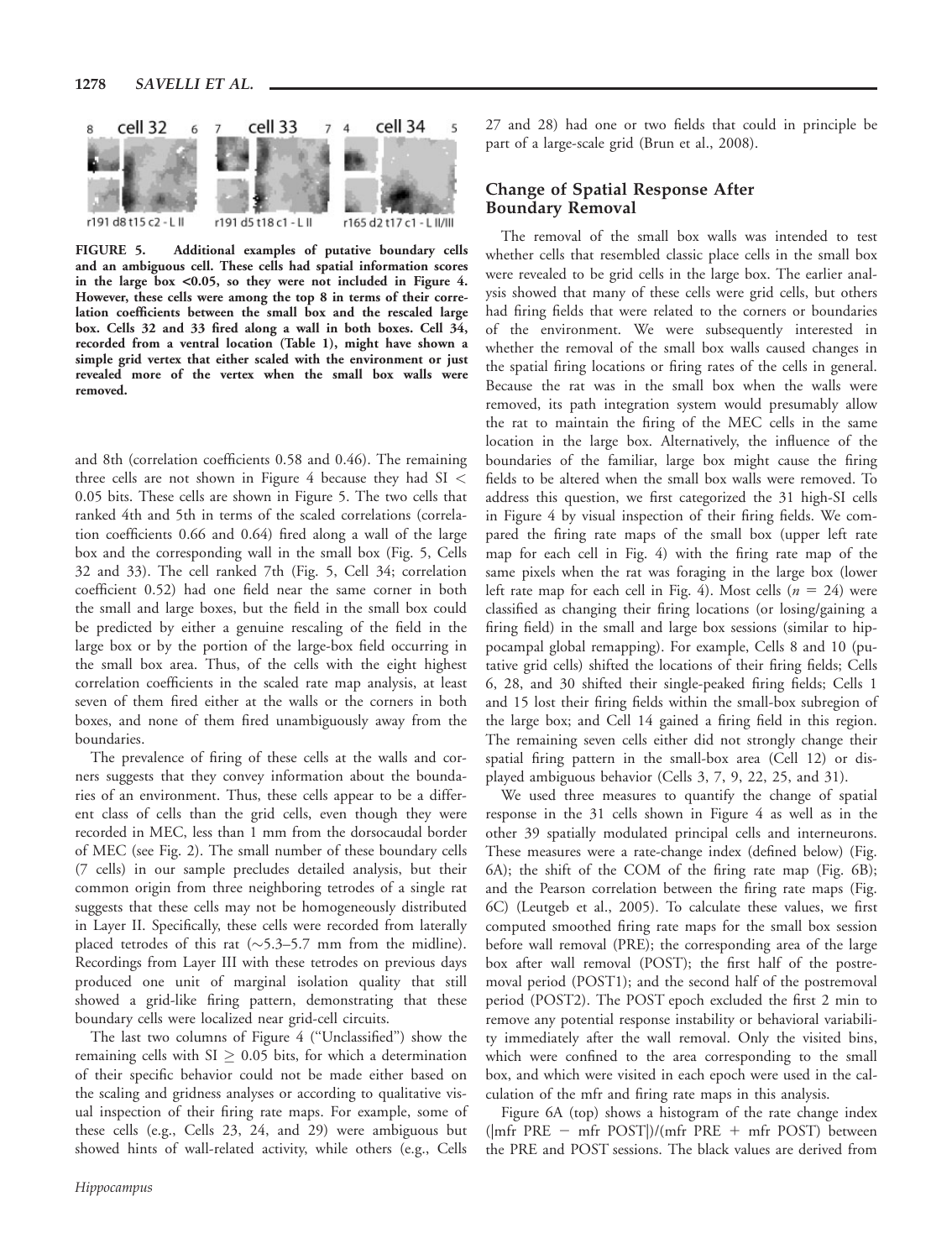

FIGURE 6. Changes in spatial firing patterns and firing rates between the small and large box sessions. All spatially modulated cells were included in the three analyses. Top histograms refer to the change of response between the PRE and POST epochs (before and after the removal of the small box walls). Bottom histograms refer to the change between the first and second half of the POST epoch. In both cases, only the area corresponding to the small box

was considered. The black components of histogram bars represent the subpopulation of putative principal cells with high spatial information  $(SI > 0.05$  bits, all the cells displayed in Fig. 4).  $(A)$ Population distribution of the rate-change index. (B) Population distribution of the shift of the COM of the firing rate maps. (C) Population distribution of the Pearson correlation between the firing rate maps.

the 31 high-SI cells (Fig. 4), and the white values are derived from the remaining cells. The distribution is highly spread out, with many cells exhibiting marked changes in firing rate between the two sessions. To estimate what the distribution would be with no wall removal, we computed the rate change index between the first and second halves of the POST session (POST1 vs. POST2; Fig. 5B, bottom). The median of the PRE-POST rate change index (0.216) was significantly different than the median of the POST1-POST2 rate change index  $(0.075;$  Mann-Whitney test,  $P < 0.0001$ ).

Figure 6B (top) shows a histogram of the change in the COM of the rate maps between the PRE and POST sessions. Many cells showed large changes in the COM (median 7.269 cm). This distribution was significantly larger than the median COM change between the first and second halves of the POST session (median 2.864 cm; Mann-Whitney test,  $P < 0.0001$ ). Finally, Figure 6C (top) shows a histogram of the spatial correlations between the PRE and POST sessions (top) and between the POST1 and POST2 epochs (bottom). The rate maps were significantly less correlated in the PRE–POST comparison than in the POST1–POST2 comparison (medians  $-0.064$  vs. 0.381, Mann-Whitney test,  $P < 0.0001$ ). Thus, for all three measures, greater variability was shown in the responses of the cells between the pre-removal and postremoval periods than between the first and second halves of the postremoval period. These results demonstrate that the removal of the walls caused a significant alteration in the firing patterns of the cells, presumably as the spatial representation was reset/aligned to the new, larger environment.

## **DISCUSSION**

This study describes two main findings. First, comparison of the firing patterns in the small and large boxes revealed that there are at least two classes of spatially modulated neurons in the MEC. One class is composed of the grid cells [and variations of these, such as grid  $\times$  head direction cells, as shown by Sargolini et al. (2006)]. A second class is composed of cells that fire at the walls or boundaries of the enclosure, regardless of whether it is the small or large box. Cells with a similar behavior have been independently described in preliminary reports (see Moser and Moser, 2008; Solstad et al., 2008). In computational simulations with the oscillatory-interference model of grid-cell dynamics (Burgess et al., 2007), a single reset location along the walls of the environment is sufficient for correcting the progressive drift of the grid representation over time due to noisy self-motion information. Cells firing along boundaries may therefore be useful in binding the gridcell firing to the boundaries of an environment to keep the internally generated, grid cell representation calibrated with respect to the coordinate frame of the external world. Whether the boundary-related cells of the present experiment fill this hypothesized role requires further, explicit experimental tests.

Second, the results demonstrated strongly that the external boundaries can reset the spatial firing of the MEC cells. Even though the rat was in the small box when the walls were removed, and could presumably continue to path integrate while also perceiving the unaltered global cues to keep the firing fields stable with respect to the absolute coordinate frame of the laboratory environment, most spatial firing fields were altered as a result of the wall removal. Thus, the nearby boundary landmarks overrode the presumptive path integrator, even under conditions when the rat ''knew'' where it was when the walls were removed.

These results are consistent with previous findings of grid cells and place cells. Initial reports showed that the firing fields of MEC cells were controlled by landmarks, similarly to hippocampal place fields, in that rotation of the landmarks could cause equivalent rotations of the firing fields (Quirk et al., 1992; Hafting et al., 2005). Furthermore, grid cells maintain the same orientation and phase in repeated trials in the same environment, implying that environmental landmarks or boun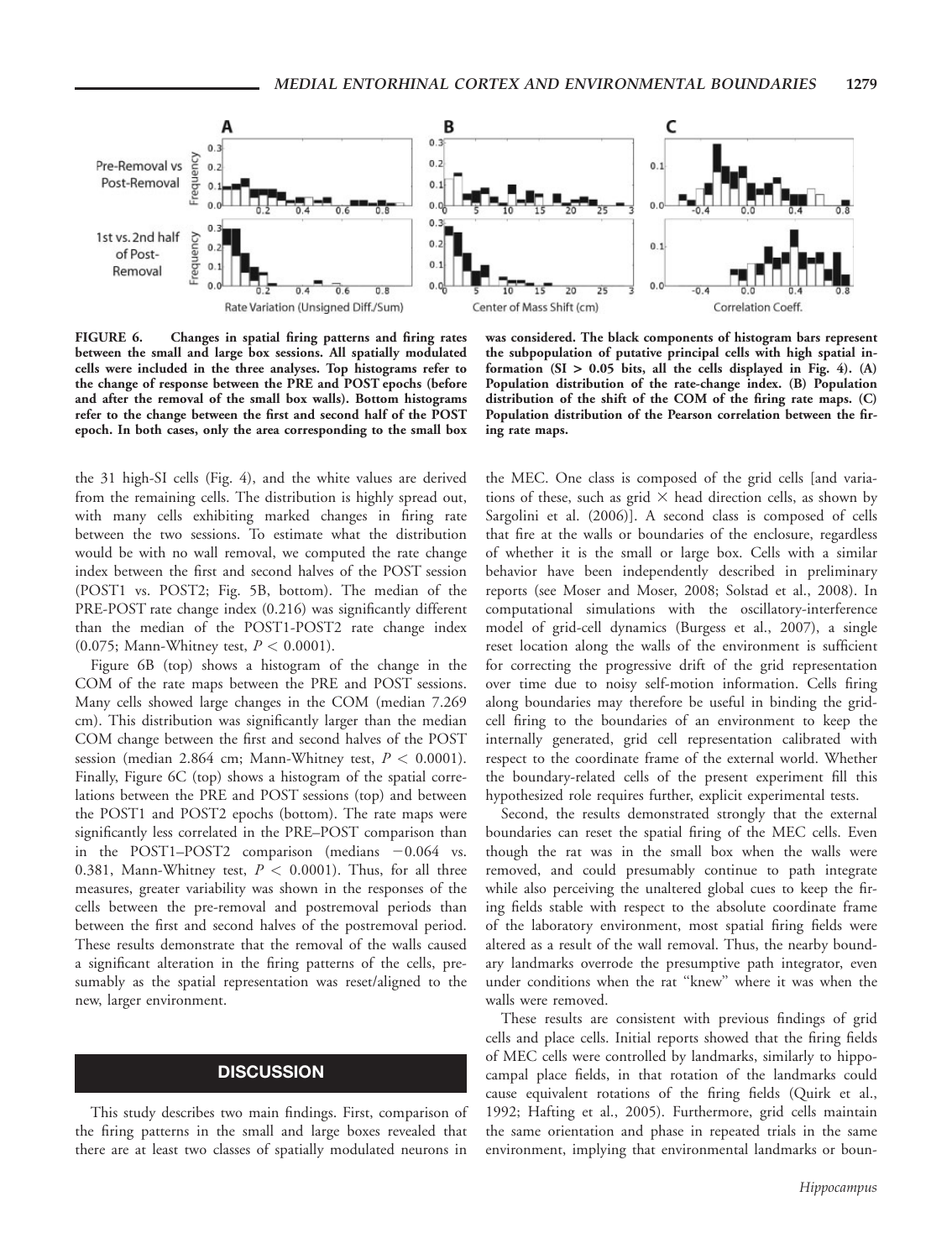daries must align the internally generated grid with the external world (Hafting et al., 2005). Interestingly, manipulations that cause grid fields to shift relative to environmental boundaries are associated with global remapping of hippocampal place fields, whereas manipulations that do not produce grid shifts are associated with hippocampal rate remapping (Fyhn et al., 2007).

Previous studies of grid cells have altered the size of an environment, although in these studies the manipulation was performed with the rat removed from the enclosure. In one study, grid cells maintained the same spacing between their fields when the environment was scaled, in a situation when both the large and small environments were familiar to the animal (Hafting et al., 2005). However, when the environmental geometry was altered in a novel way in another study, the spacing between grid fields could be stretched or compressed. Barry et al. (2007) recorded grid cells in a square or rectangular chamber with walls that could be moved to change the shape to one of four shapes: a small square, a large square, a vertically oriented rectangle, and a horizontally oriented rectangle. When the environment was stretched from a small square to a vertically oriented rectangle, for example, the spacing between the grid fields stretched asymmetrically, as the spacing grew along the long axis of the rectangle and actually shrunk slightly along the wide axis. As the animal became more familiar with the different geometries, the grid cells maintained the same spacing in all environments (as in Hafting et al., 2005). These experiments demonstrate the strong influence of the environmental boundaries on the firing of grid cells. In this study, we were unable to determine whether the grid scales expanded when the small box walls were removed, because few grid cells in our sample had enough firing fields in the small box to estimate the grid scale. Because both small and big box environments were familiar to the animals after a few days of recording, we would expect that the scales would be minimally affected by this manipulation (Hafting et al., 2005; Barry et al., 2007), although slight distortions in the grid may have resulted from the manipulation (Cells 8–14 of Fig. 4).

Although the environmental landmarks have a strong influence on aligning the MEC firing fields to an allocentric spatial framework, this binding is not absolute. For example, Hargreaves et al. (2007) recorded spatially selective neurons from MEC, parasubiculum, and CA1, as well as head direction cells from the anterior thalamus, in a manipulation where they pitted external landmarks against the rat's idiothetic sense of direction. Rats foraged for food in a square box with a single cue card. In between sessions, the rat was placed in a covered bucket and slowly rotated counterclockwise, presumably below vestibular threshold, while the cue card was rotated clockwise. The rat was then placed back into the square box to determine whether spatial firing fields and head direction tuning curves rotated counterclockwise (indicating control by the idiothetic cues) or clockwise (indicating control by the landmark). In many trials, all spatially tuned firing fields, including those from MEC, were controlled by the idiothetic cues and ignored the salient visual landmark. Thus, like head direction cells and

hippocampal place cells (Knierim et al., 1998), idiothetic cues can override the influence of salient landmarks in controlling the firing of MEC cells. In this study, however, the alteration of the environment boundaries had a powerful influence over the idiothetic cues, as most cells changed their firing properties after the wall removal, even though the rat was occupying the space when the manipulation was performed. It is not clear whether the strong influence of the external landmarks in this study was the result of the nature of the landmarks (wall boundaries versus a cue card), the manipulation itself (removing walls in the presence of the rat versus rotating a cue card when the rat was being counter-rotated in a covered bucket), or some other variable (such as amount of experience in the environment). In combination, however, the two studies demonstrate that MEC cells are similar to hippocampal place cells in that the relative influence of self-motion cues versus external landmarks can be a complex interaction dependent on numerous variables.

The boundary-related cells of this study may be relevant to the boundary vector cell (BVC) model of O'Keefe and Burgess (O'Keefe and Burgess, 1996) and Hartley et al. (2000). Similar cells that fire along, or at a distance from, the borders of an environment have been reported in the subiculum (Barry et al., 2006) and parasubiculum (Hargreaves et al., 2005). All of the clear boundary-related cells of this study came from one rat and from three tetrodes localized to the most lateral of the recording locations in the bundle. Moreover, they were all found in or near Layer II. However, in a preliminary report from another lab, Solstad et al. (2008) reported boundary-related cells only in Layers III and V, not Layer II, and found them intermingled with head direction and grid  $\times$  head direction cells (see Moser and Moser, 2008). More data will be needed from future studies to characterize the anatomical location of boundary-related cells and whether they display any tendency to distribute nonhomogeneously across different layers and in different regions of the MEC.

In summary, this study sought to determine whether all MEC cells that showed firing fields similar to hippocampal place fields in a small environment were really grid cells that had only one or a few grid vertices in the environment or were a cell type fundamentally different than grid cells. When the walls of the small box were removed, a number of cells were revealed to be grid cells, but other cells appeared to be related to the boundaries or corners of the environment. This latter class fired along the same wall or corners in both small and large box environments, with no grid-like firing patterns. Future experiments will be necessary to test directly the hypothesis that these cells are related to aligning the grid relative to the boundaries of an environment, and to keeping it stable in spite of potential accumulation of self-motion error, as predicted by theoretical work (McNaughton et al., 1996; see also Touretzky and Redish, 1996; Burgess et al., 2007). The powerful influence of the boundaries was demonstrated by the change in spatial firing of almost all cells when the small-box walls were removed in the presence of the rat, revealing the boundaries of the large box. Even though the rat was presumably capa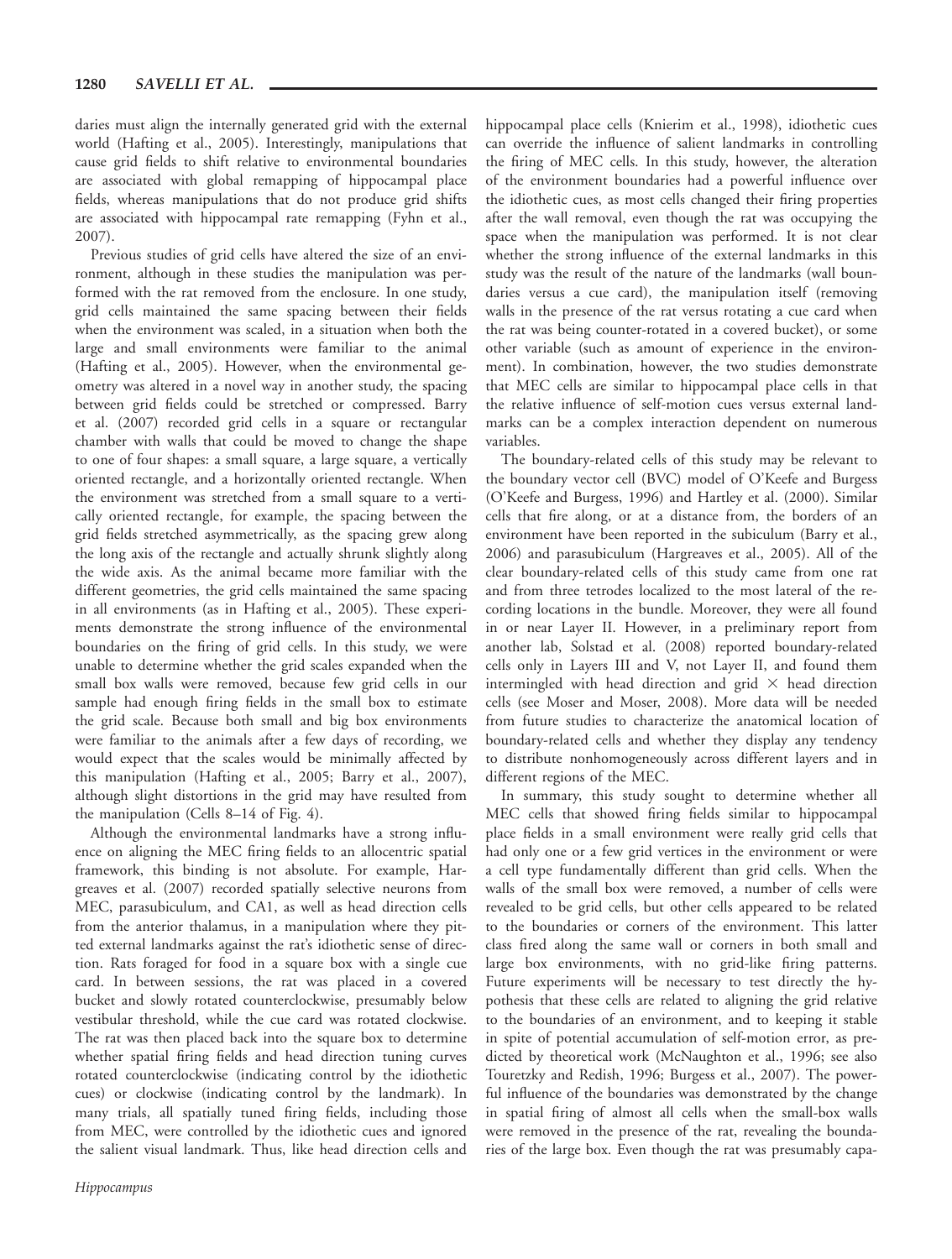ble of maintaining the path-integration-based coordinate frame of the small box as well as of perceiving the unaltered global visual cues, a number of analyses showed that the MEC spatial representation was altered substantially by the manipulation. Because the large box environment was highly familiar to the rat, it remains to be determined whether the same influence would be observed if the rat were familiar only with the small box, and the walls were removed to reveal the large box environment for the first time.

#### Acknowledgments

The authors thank Geeta Rao for assistance in data collection and Sachin Deshmukh for helpful comments.

## **REFERENCES**

- Alonso A, Garcia-Austt E. 1987. Neuronal sources of theta rhythm in the entorhinal cortex of the rat. I. Laminar distribution of theta field potentials. Exp Brain Res 67:493–501.
- Barnes CA, McNaughton BL, Mizumori SJ, Leonard BW, Lin LH. 1990. Comparison of spatial and temporal characteristics of neuronal activity in sequential stages of hippocampal processing. Prog Brain Res 83:287–300.
- Barry C, Lever C, Hayman R, Hartley T, Burton S, O'Keefe J, Jeffery K, Burgess N. 2006. The boundary vector cell model of place cell firing and spatial memory. Rev Neurosci 17:71–97.
- Barry C, Hayman R, Burgess N, Jeffery KJ. 2007. Experience-dependent rescaling of entorhinal grids. Nat Neurosci 10:682–684.
- Blair HT, Gupta K, Zhang K. 2008. Conversion of a phase- to a ratecoded position signal by a three-stage model of theta cells, grid cells, and place cells. Hippocampus 18:1239–1255.
- Brun VH, Solstad T, Kjelstrup KB, Fyhn M, Witter MP, Moser EI, Moser MB. 2008. Progressive increase in grid scale from dorsal to ventral medial entorhinal cortex. Hippocampus 18:1200–1212.
- Burgess N. 2008. Grid cells and theta as oscillatory interference: Theory and predictions. Hippocampus18:1157–1174.
- Burgess N, Barry C, O'Keefe J. 2007. An oscillatory interference model of grid cell firing. Hippocampus 17:801–812.
- Cover TM, Thomas JA. 2006. Elements of Information Theory. Hoboken, NJ: Wiley-Interscience.
- Dolorfo CL, Amaral DG. 1998. Entorhinal cortex of the rat: Topographic organization of the cells of origin of the perforant path projection to the dentate gyrus. J Comp Neurol 398:25–48.
- Ego-Stengel V, Wilson MA. 2007. Spatial selectivity and theta phase precession in CA1 interneurons. Hippocampus 17:161–174.
- Fox SE, Ranck JB Jr. 1981. Electrophysiological characteristics of hippocampal complex-spike cells and theta cells. Exp Brain Res 41: 399–410.
- Frank LM, Brown EN, Wilson MA. 2001. A comparison of the firing properties of putative excitatory and inhibitory neurons from CA1 and the entorhinal cortex. J Neurophysiol 86:2029–2040.
- Franzius M, Sprekeler H, Wiskott L. 2007. Slowness and sparseness lead to place, head-direction, and spatial-view cells. PLoS Comput Biol 3:e166. DOI: 10.1371/journal.pcbi.0030166.
- Fuhs MC, Touretzky DS. 2006. A spin glass model of path integration in rat medial entorhinal cortex. J Neurosci 26:4266–4276.
- Fyhn M, Molden S, Witter MP, Moser EI, Moser MB. 2004. Spatial representation in the entorhinal cortex. Science 305:1258–1264.
- Fyhn M, Hafting T, Treves A, Moser MB, Moser EI. 2007. Hippocampal remapping and grid realignment in entorhinal cortex. Nature 446:190–194.
- Giocomo LM, Hasselmo ME. 2008. Computation by oscillations: Implications of experimental data for theoretical models of grid cells. Hippocampus 18:1200–1212.
- Hafting T, Fyhn M, Molden S, Moser MB, Moser EI. 2005. Microstructure of a spatial map in the entorhinal cortex. Nature 436:801–806.
- Hargreaves EL, Rao G, Lee I, Knierim JJ. 2005. Major dissociation between medial and lateral entorhinal input to dorsal hippocampus. Science 308:1792–1794.
- Hargreaves EL, Yoganarasimha D, Knierim JJ. 2007. Cohesiveness of spatial and directional representations recorded from neural ensembles in the anterior thalamus, parasubiculum, medial entorhinal cortex, and hippocampus. Hippocampus 17:826–841.
- Hartley T, Burgess N, Lever C, Cacucci F, O'Keefe J. 2000. Modeling place fields in terms of the cortical inputs to the hippocampus. Hippocampus 10:369–379.
- Hasselmo ME. 2008. Grid cell mechanisms and function: Contributions of entorhinal persistent spiking and phase resetting. Hippocampus 18:1213–1229.
- Hasselmo ME, Giocomo LM, Zilli EA. 2007. Grid cell firing may arise from interference of theta frequency membrane potential oscillations in single neurons. Hippocampus 17:1252–1271.
- Knierim JJ, Kudrimoti HS, McNaughton BL. 1998. Interactions between idiothetic cues and external landmarks in the control of place cells and head direction cells. J Neurophysiol 80:425–446.
- Kropff E, Treves A. 2008. The emergence of grid cells: Intelligent design or just adaptation? Hippocampus 18:1256–1269.
- Kubie JL, Muller RU, Bostock E. 1990. Spatial firing properties of hippocampal theta cells. J Neurosci 10:1110-1123.
- Leutgeb S, Leutgeb JK, Barnes CA, Moser EI, McNaughton BL, Moser MB. 2005. Independent codes for spatial and episodic memory in hippocampal neuronal ensembles. Science 309:619–623.
- Lipton PA, White JA, Eichenbaum H. 2007. Disambiguation of overlapping experiences by neurons in the medial entorhinal cortex. J Neurosci 27:5787–5795.
- Marshall L, Henze DA, Hirase H, Leinekugel X, Dragoi G, Buzsaki G. 2002. Hippocampal pyramidal cell-interneuron spike transmission is frequency dependent and responsible for place modulation of interneuron discharge. J Neurosci 22:RC197.
- McNaughton BL, Barnes CA, O'Keefe J. 1983. The contributions of position, direction, and velocity to single unit activity in the hippocampus of freely-moving rats. Exp Brain Res 52:41–49.
- McNaughton BL, Barnes CA, Gerrard JL, Gothard K, Jung MW, Knierim JJ, Kudrimoti H, Qin Y, Skaggs WE, Suster M, Weaver KL. 1996. Deciphering the hippocampal polyglot: The hippocampus as a path integration system. J Exp Biol 199:173–185.
- McNaughton BL, Battaglia FP, Jensen O, Moser EI, Moser MB. 2006. Path integration and the neural basis of the 'cognitive map'. Nat Rev Neurosci 7:663–678.
- Miller GA. 1955. Note on the bias of information estimates. In: Quastler H, editor. Information Theory Psychology: Problems Methods Glencoe, Ill.: The Free Press II-B:95–100.
- Moser EI, Moser MB. 2008. A metric for space. Hippocampus 18: 1142–1156.
- Muller RU, Kubie JL. 1987. The effects of changes in the environment on the spatial firing of hippocampal complex-spike cells. J Neurosci 7:1951–1968.
- O'Keefe J, Burgess N. 1996. Geometric determinants of the place fields of hippocampal neurons. Nature 381:425–428.
- O'Keefe J, Burgess N. 2005. Dual phase and rate coding in hippocampal place cells: Theoretical significance and relationship to entorhinal grid cells. Hippocampus 15:853–866.
- Olypher AV, Lansky P, Muller RU, Fenton AA. 2003. Quantifying location-specific information in the discharge of rat hippocampal place cells. J Neurosci Methods 127:123–135.
- Optican LM, Gawne TJ, Richmond BJ, Joseph PJ. 1991. Unbiased measures of transmitted information and channel capacity from multivariate neuronal data. Biol Cybern 65:305–310.